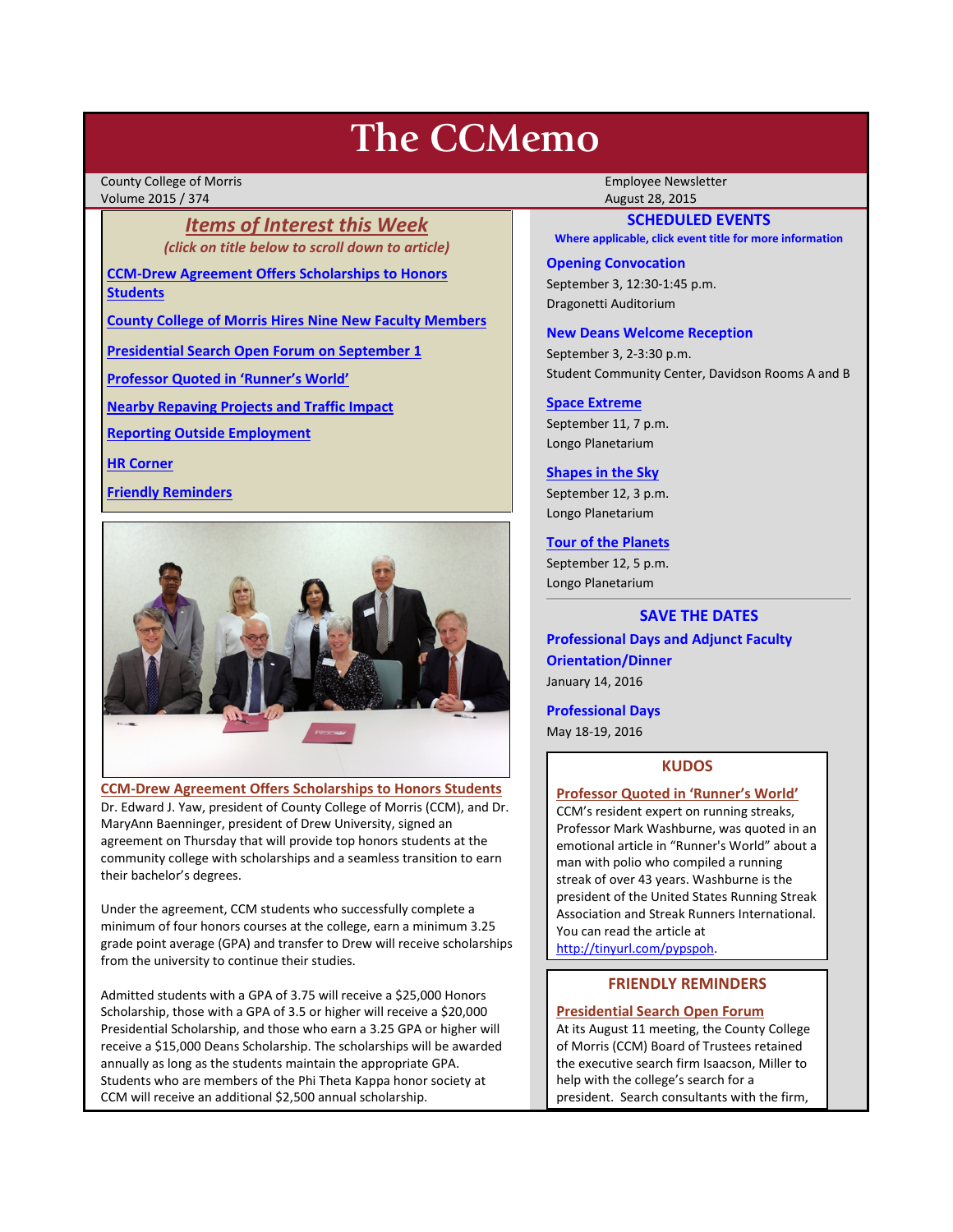#### Read more a[t http://tinyurl.com/oegncbd.](http://tinyurl.com/oegncbd)

#### <span id="page-1-0"></span>**County College of Morris Hires Nine New Faculty Members**

CCM has hired nine new full-time faculty members in the Divisions of Business, Mathematics, Engineering and Technologies; Health and Natural Sciences; and Liberal Arts. Eight of the nine either hold a doctorate or equivalent terminal degree, or are in the process of obtaining one.

All of the new hires are replacements for open positions.

More on the new faculty members can be found at [http://tinyurl.com/q95muvm.](http://tinyurl.com/q95muvm)



#### <span id="page-1-1"></span>**Nearby Repaving Projects and Traffic Impact**

The Randolph Police Department has alerted CCM about some additional repaving projects that will impact traffic to and from the college. Please be aware of the following.

### **Dover Chester Road – From Sussex Turnpike to the NJ 10 Ramp**

- August 24, 25, 26: Basin Repair No Detour needed
- September 8-10: Milling Detour Traffic (see below)
- September 11, 14-15: Paving Detour Traffic (see below)

#### **Detour**

- Traffic on Dover Chester northbound will be detoured at Sussex Turnpike to Canfield Avenue to 10 East to Dover Chester Road.
- Traffic on Dover Chester southbound will be allowed through.
- Traffic on Sussex Turnpike traveling east and wishing to turn left onto Dover Chester Road will be detoured to Morris Turnpike to Dover Chester Road south at which time the traffic can then join the detour to Canfield Avenue.
- No traffic from any side street or driveway on Dover Chester Road will be permitted to travel north.
- The Public Safety department is recommending that people who typically travel north on Dover Chester Road use one of the two Center Grove Road exits during the detour.

#### **Millbrook Avenue – From Schoolhouse Road to Sussex Turnpike**

- August 28, 31, September 1: Basin Repair No Detour needed
- September 16-18: Milling Detour Traffic (see below)
- September 21, 22, 23: Paving Detour Traffic (see below)

Kate Barry and Morgan Sharoff, will be working closely with the college over the coming months.

On September 1, from 12:30 – 1:45 p.m. in the Student Community Center, Dragonetti Auditorium, the two consultants will hold an open forum for employees to hear perspectives on the college, expectations for the president, and the key challenges and opportunities the new president will face. These discussions will help the search consultants learn about the role and gain an understanding of the college's culture, current environment and the organizational context in which this president will operate.

Once they have had an opportunity to speak with people here at CCM, the two will work with the Search Committee to develop a position profile that will provide a compelling description of CCM, its history and mission, as well as a realistic and enticing picture of the challenges, measures of success, and ideal skills, experience and qualifications of the president.

When finalized, this document will be made publicly available and will be shared broadly by the search firm with prospective candidates and helpful sources.

#### **CCM Foundation Golf Outing**

The CCM Foundation Scholarship Golf Outing this year will be held at Rockaway River Country Club in Denville on Monday, September 28. As always, the event helps to raise funds for our scholarship program. Enjoy an exclusive course, lunch and dinner, golfer gifts and the chance to win both golf and raffle prizes.

Three automobiles will also be on the course that day and could be yours for a hole-in-one. CCM faculty and staff are able to enjoy the day for a single golfer price of \$185. For the internal invitation, head to <http://tinyurl.com/qab8fnk> .

#### **Dining Facilities Regular Hours**

The CCM dining facilities will move from summer hours to regular hours on Friday, August 28, the first day of Fall Semester classes.

The Student Community Center Café will be open Monday through Thursday, 7:30 a.m. to 3:30 p.m. (closed on Fridays). The Cohen Café will be open Monday through Thursday, 7:30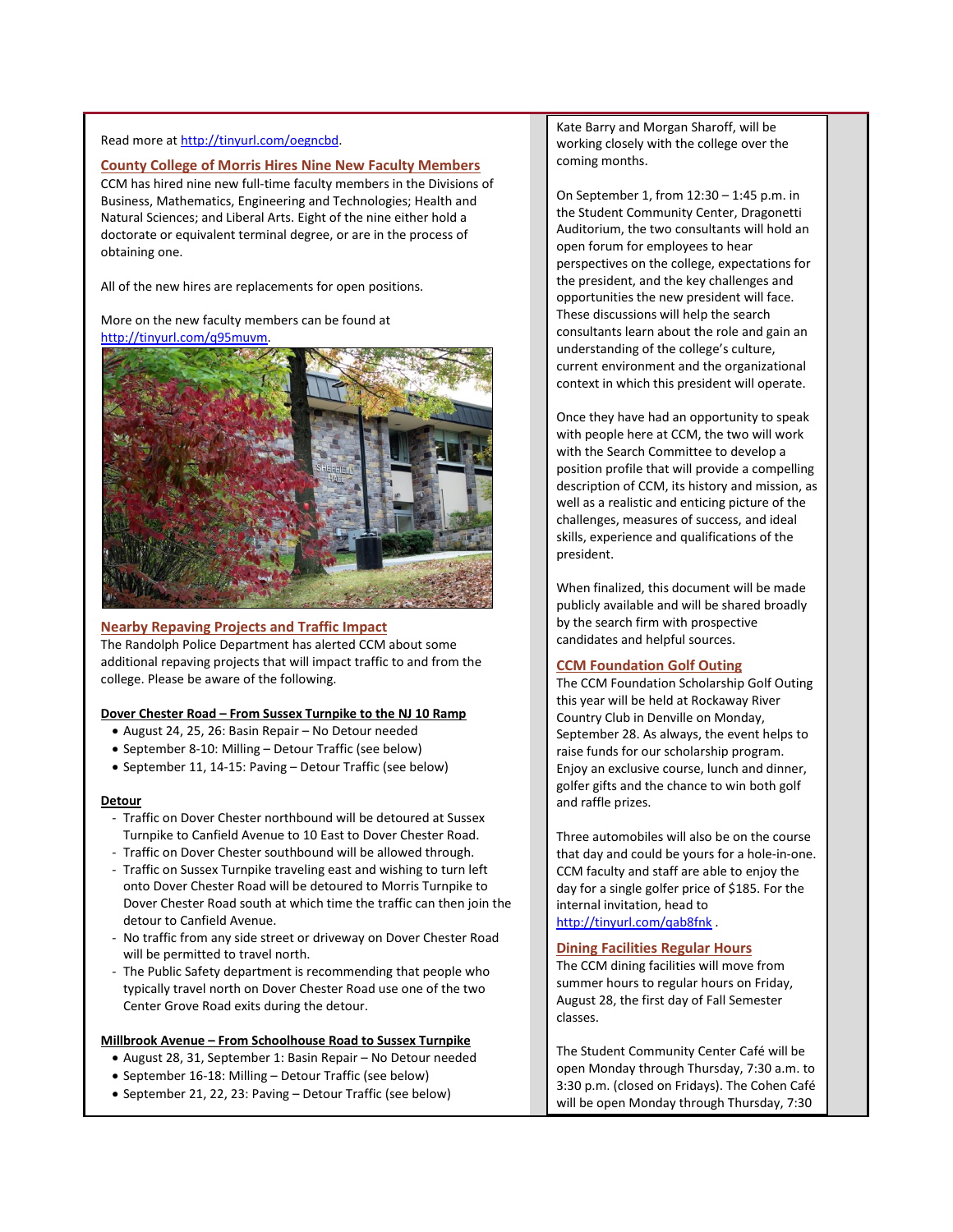#### **Detour**

Millbrook Avenue northbound at Sussex Turnpike will be detoured in two different directions:

- To Morris Turnpike, to Carrell Road, to Center Grove Road, to Schoolhouse Road to Millbrook Avenue
- To West Hanover Avenue, to Radtke Road, to Shongum Road, to Everdale Road, to Millbrook Avenue
- Traffic on Millbrook Avenue southbound will be allowed through.
- No traffic from any side street or driveway will be permitted to travel north.

All work is scheduled to take place between 9 a.m. and 5 p.m. to minimize delays and the impact on the morning commute. For information on all major repaving projects taking place in Morris County, go to [http://tinyurl.com/ov72vzw.](http://tinyurl.com/ov72vzw)

#### **CCM to Recognize Employees Achieving Milestones**

The CCM Employee Appreciation and Recognition Dinner will be held in October for employees with 40, 30, 20 and 10 years of service. To continue the college's cost-cutting efforts, this dinner will not include all employees. Below is the list of this year's honorees. If you have been left off the list, please contact the President's Office at ext. 5029 or dbell@ccm.edu.

# **40 Years: 7/1/75 - 6/30/76**

Dr. William R. Day, English William C. Hunter, Biology John M. Klages, Physics Roger F. McCoach, Math

# **30 Years: 7/1/85 - 6/30/86**

Dorothy Foote, Visual Arts Dr. Simin D. Rooholamini, Languages Judith Ulmer, Admissions

#### **20 Years: 7/1/95 - 6/30/96**

Susan Cook, Music and Performing Arts Diane Davis, Athletics Thomas Gillon, Information Systems Keith Smith, Fine Arts

#### **10 Years: 7/1/05 - 6/30/06**

Wendy Huran Carmona, Visual Arts Rick Deardorff, Music Edward Devlin, Plant and Maintenance Michael Gilchrist, Information Systems Elizabeth Hoban, Health Services Andrea Jennings, Accounting Joanne Kearns, Purchasing Dr. Gerald S. Kloby, Sociology, Economics, Anthropology Jeanette Negron, Plant and Maintenance Dr. Craig Pilant, History Marisol Ross, Fine Arts Owen Rowe, Plant and Maintenance Sueanne Verna, Radiography

# <span id="page-2-0"></span>**Reporting Outside Employment**

This is a reminder that all full-time employees are required to report

a.m. to 8:30 p.m., and from 7:30 a.m. to 2 p.m. on Friday. The Learning Resource Center Café will be open Monday through Thursday, 7:30 a.m. to 4 p.m. (closed on Fridays).

For a menu and hours, see the Chartwells website a[t http://tinyurl.com/nv2bdv2.](http://tinyurl.com/nv2bdv2)

# **Library Book Group**

The CCM Library Book Group will be discussing short stories by Oscar Wilde, including "The Nightingale and the Rose" and "The Canterville Ghost" on Wednesday, September 30, at 12:30 p.m. and all employees are welcome to attend. Free eTexts of these stories, and others by Wilde, may be found at the Project Gutenberg website at

<http://www.gutenberg.org/ebooks/14522> an[d http://www.gutenberg.org/ebooks/902](http://www.gutenberg.org/ebooks/902)

The club typically meets the last Wednesday of the month in the library conference room. Those with questions can contact ext. 5278.

# **HR CORNER**

# <span id="page-2-1"></span>**Retirement Consultations**

One-on-one counseling sessions are available as follows with state-approved representatives:

**MetLife** representative David Sharpe will be on campus on Wednesday, September 16, from 10 a.m. – 2 p.m. in Henderson Hall, Room 110. Emai[l dsharpe2@metlife.com](mailto:dsharpe2@metlife.com) to make an appointment. He will also be on campus on October 15, November 20 and December 7 (all of these appointments will be in Henderson Hall, Room 107).

**TIAA-CREF** representative Zhee Sarabia will be on campus on Wednesday, September 9, from 9 a.m. – 4 p.m. in Henderson Hall, Room 107. Call 800-732-8353 to make an appointment. She will also be on campus on October 16, November 11 and December 16.

**Prudential** representative Lily Lau will be on campus on Tuesday, September 29, from 10 a.m. – 4 p.m. in Henderson Hall, Room 107. Call 732-236-6782 to make an appointment. She will also be on campus November 17 and December 9 (appointments starting at 9 a.m.).

**Voya** (formerly ING) representative Brandon Zisa will be on campus on Tuesday, September 8, from 10 a.m. – 3 p.m. in Henderson Hall, Room 107. Call 732-326